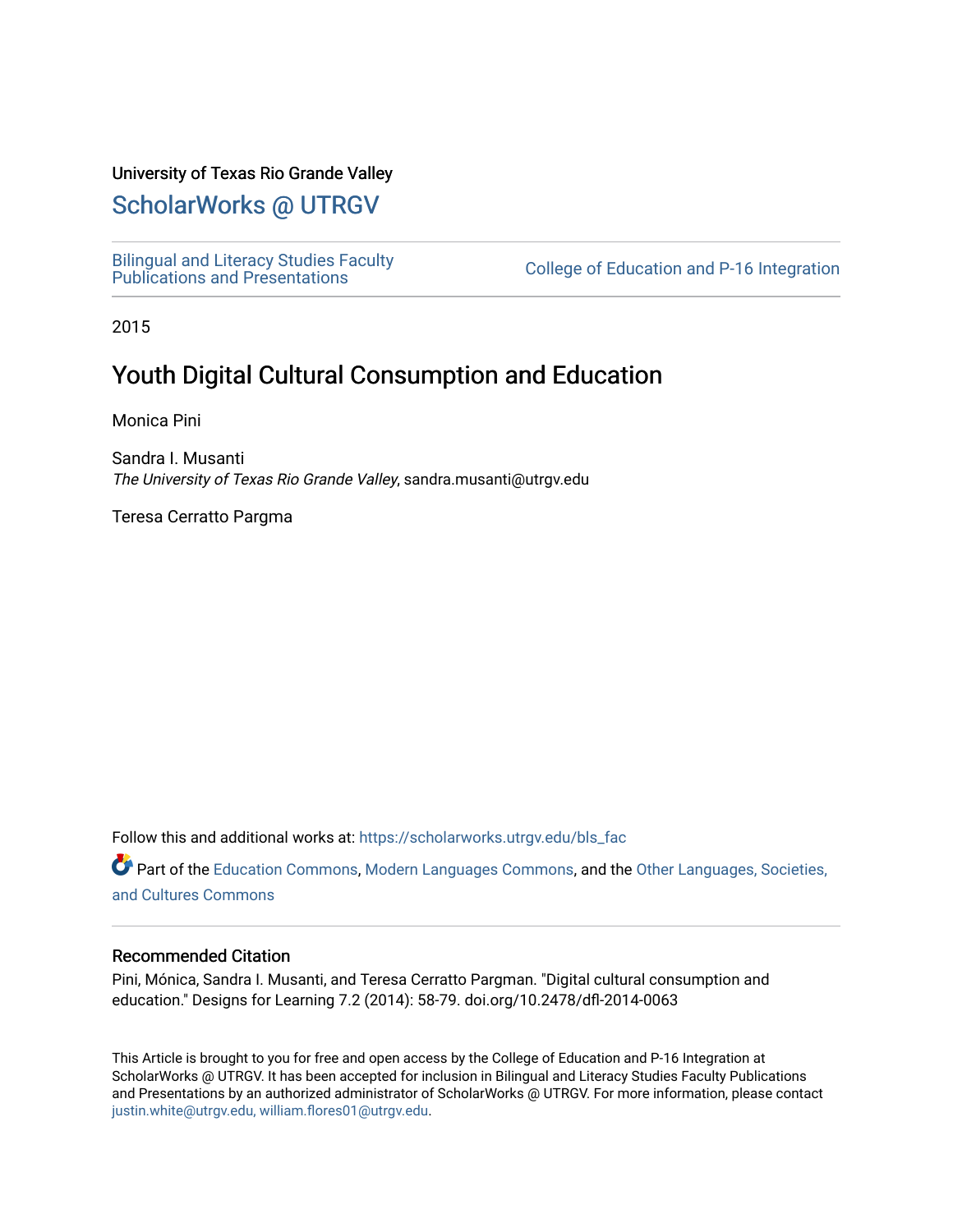# Youth Digital Cultural Consumption and Education

Mónica Pini, Universidad Nacional de San Martín, Argentina SANDRA I. MUSANTI, University of Texas at Brownsville, United States TERESA CERRATTO PARGMAN, Stockholm University, Sweden

#### ABSTRACT

*Media and technological devices function as socializing agents during children's leisure and entertainment time. Drawing from the theory of cultural consumption, a socio educational approach to students' digital practices, and media literacy, this qualitative study seeks to explore and describe students' cultural consumption profile. The authors explore the representations and meanings of digital practices of public school students of a predominately working class neighborhood situated in the periphery of Buenos Aires, Argentina. Findings highlight different aspects of youth cultural consumption profile. Two themes were identified: a) children use computers for a multiplicity of different activities enacting multitasking practices; and b) children develop new forms of digital practices for social digital interaction that are expressed in the "need" to be connected, the production and use of shared codes and the establishment of ambivalent relations with social media platforms. Implications for education are explored.* 

*Key Words: cultural comsumption, digital literacies, youth identity, social media practices, technology education*

#### **INTRODUCTION**

Previous research indicates that today teachers' struggle finding ways to connect with teenagers in schools (Pini & Panico, 2008). Teachers, especially those working in low-income communities, have serious difficulties designing teaching strategies that align with teenagers' interests and values that most teachers regard as void. Drawing from the theory of cultural consumption (García Canclini, 1999) and a socio educational approach to students' digital practices (Ceballos, 2010; Dussel & Quevedo, 2010; Kantor, 2009), the study seeks to explore and describe students' cultural consumption profile. In addition, from the perspective of media literacy , the study is grounded in the understanding that students' digital practices intersect with school-based literacy practices. According to Stone (2007), "this intersection is rarely addressed in literacy education beyond vague notions of drawing on students interests" (p. 61).

This article discusses findings obtained from a qualitative study conducted in a school located in a working class low-income neighborhood in the periphery of Buenos Aires, Argentina. In particular, this study expands on the students' cultural consumption profile delineated as a result of a quantitative survey study conducted in 2007 that identified students´ preferred activities outside school, particularly their preferences, habits and interests in terms of entertainment and social interaction (see Pini & Musanti, 2010, 2012). As a result of the survey study, we concluded that there is a "need to explore the differences regarding quality of appropriation and the uses of different groups of children of goods like cellular phones, computers, television and other technological devices. The discrepancy between those participants who are 'computerized and entertained' (García Canclini, 2004) is not due to inequity in access, because children manage to have access beyond their real economic possibilities to acquire the goods." (Pini & Musanti, 2010, p. 14-15)

Accordingly, the purpose of this study is to deepen the understanding of students' representations of their digital practices by mapping teenagers' interests, what they value outside school, and the representations attached to those practices. Ultimately, the overall goal is making those representations and valued practices visible for teachers so they can be used as a resource for teaching and learning. We contend that mapping students' cultural consumption and representations of their digital practices, could be an important source for teachers to review and challenge the undervalued images of learners' interests and values. The understandings teachers construct from students' behavior have profound effects on the following aspects of teachers-learners classroom interactions: a) teachers' way of interacting and communicating with learners, b) teachers' perceptions of learners, c) institutional practices teachers implement, and d) type of learning experiences afforded to learners (Ninnes, 2004).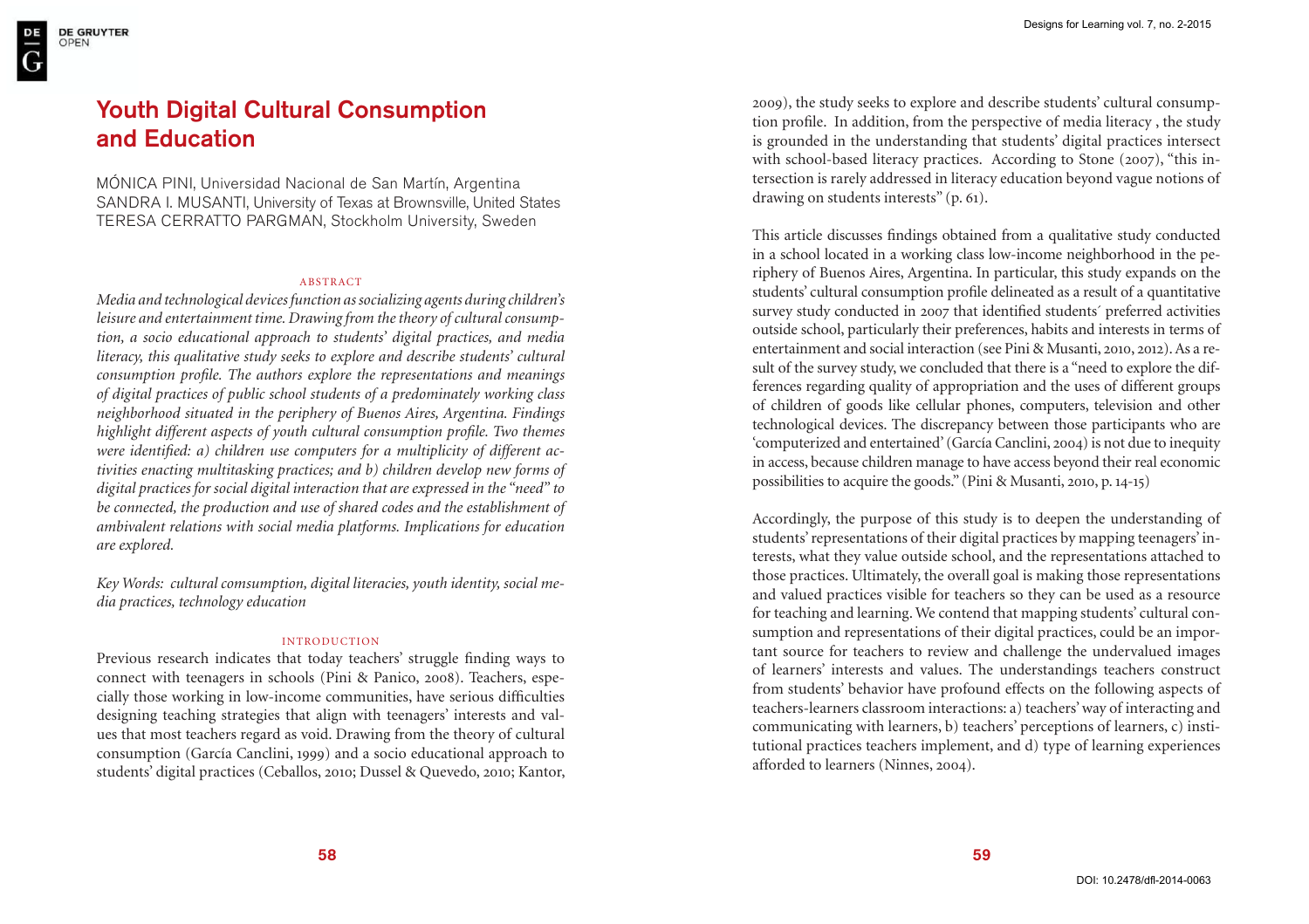In what follows we discuss the theoretical framework grounding our study and we define critical terms such as "cultural consumption." Then we describe our findings identifying the types of digital practices that characterize students' cultural consumption profile. Specifically we focus on the students' multiplicity of technology uses and multitasking practices, and how they recreate forms of social interaction through diverse social media. Finally, we conclude with a discussion of the identified practices, the implication of differences in access to technology, and the symbolic value these practices represent for school learning.

#### theoretical framework

#### cultural consumption and youth identity

García Canclini (1999) defined consumption as "the set of socio-cultural processes in which the appropriation and uses of products *are made*" (p. 34). This particular understanding situates the term "consumption" as part of a cycle of production and circulation of goods that makes visible other complex social and educational aspects that go beyond the economical ones. García Canclini (1999) explains that the relationship established between certain goods created to meet certain requirements does not involve a natural correspondence with people's needs. Needs, even the basic biological needs, are constructed and are always shaped by the sociocultural environment that surrounds us. This stance puts into question the instrumentalist conception of goods defined as commodities only produced to satisfy people's needs.

The concept of cultural consumption can be defined as a set of appropriation processes and use of products in which goods' symbolic value prevails over the use value and exchange value (Garcia Canclini, 2006). It is through the selection and use of cultural goods (i.e. cloths, movies, music), that youth contribute to assign meaning to the object of consumption. Interpretive scenarios such as the family, the school or the neighborhood mediate the consumption of cultural goods. These specific scenarios contextualize and determine the movements through which different cultural objects are assimilated, rejected, negotiated or adapted to new functions. "Each object

to be consumed is an open text, which requires the cooperation of the reader, the viewer, the user, to be completed and meant" (Garcia Canclini, 1999, p. 45).

We contend that it is important to investigate youth consumption practices because they function as mechanisms of integration and/or social exclusion. As a result, young people tend to get trapped in the present of the act of consumption, for instance prioritizing the immediate pleasure obtained through social networks. Cultural consumption constitutes an analytical tool to understand the various forms of appropriation of the mass media and communication technologies by different social groups. For instance, exploring cultural consumption shows how youth's identity construction is shaped through the consumption of products manufactured by industries. From this perspective, cultural consumption redefines youth identity positioning them as consumers or "consumer-citizens" rather than as citizens. Citizens have rights, essential to equal opportunities. Consumers can have what they can afford. Instead a "consumer citizen" is "a person who accepts any political situation as long as there is an abundance of consumer goods" (Spring, 2003, p. 5). This means that equality of opportunity is redefined as equality of opportunity to consume.

Currently, the market uses the mass media to exert an undeniable role in socializing children and young people. This trend generates a tension with different socialization agents such as school and family. The Anglo-Saxon literature is prolific in studies highlighting the influence of the market activity on the construction of children as consumers (Boyles, 2000; Buckingham, 2008; Giroux, 2000; Kenway & Bullen, 2001; Spring, 2003). Market activity impacts school life and the construction of citizenship through the growth of different forms of commercialization. For instance, the presence of fast food franchises in schools and the marketization of different digital devices as indispensible for learning. According to Minzi (2003) and Carli (2003, 2006) the old definition that positioned children in an asymetric relationship with adults, with less or no rights, less visibility and no voice, is being redefined by the new category of "consumer-child." This means that through the consumption of products and marketing, children and adolescents construct representations of the environment, the others and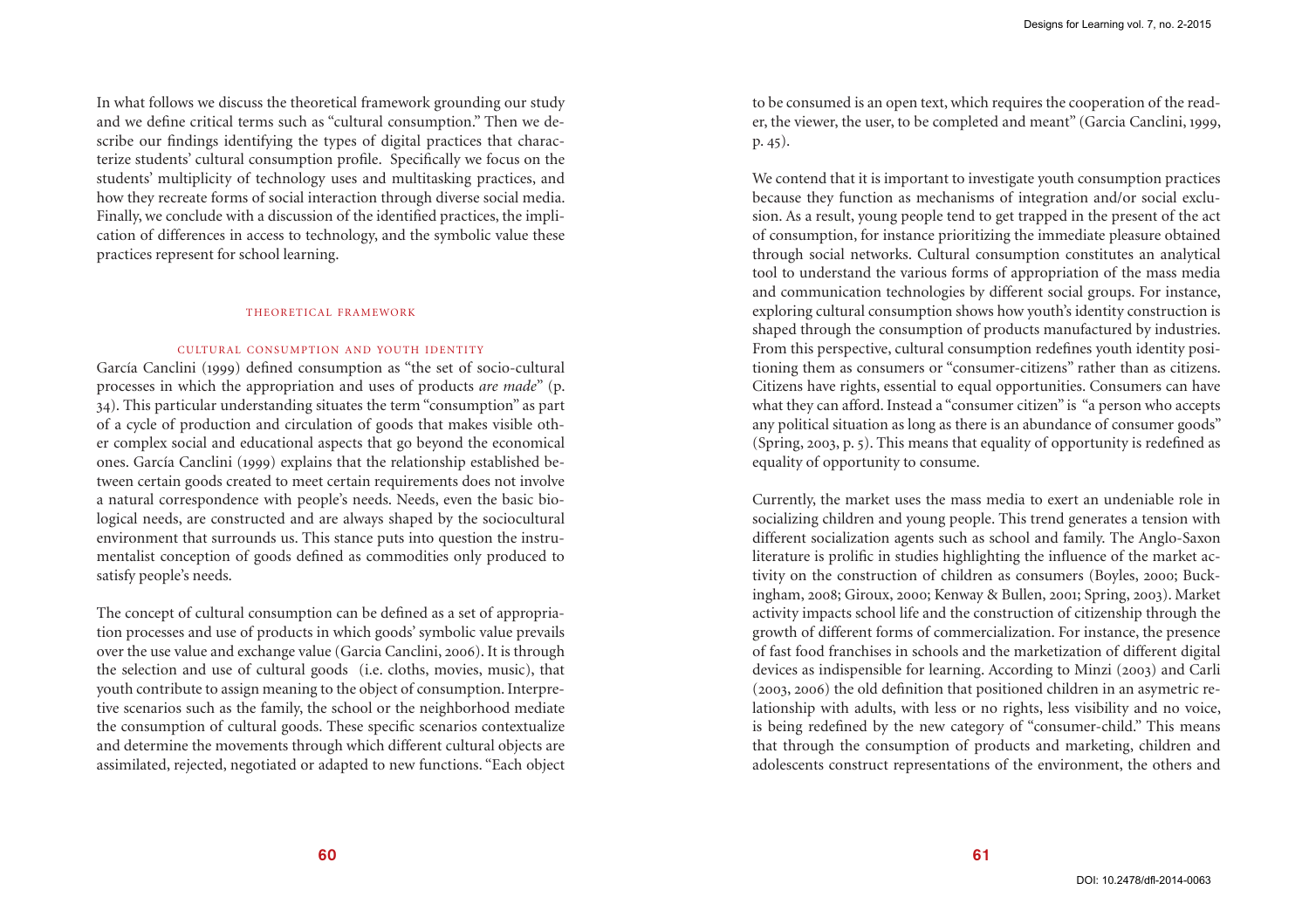themselves that lead to the construction of their identity. In relation to this, Balardini (2006) noted that working-class, low-income youth, and also their more affluent peers share two central features in the new configuration of their identity: their distancing from adults through technology and their preference for multimodal language. He explained that:

*Technology is not distant from youth of the popular sectors, quite the contrary; it is very present in their life as invasive technology but poor in its possibilities, with a small component of interactivity... If the difference in terms of access to technology and its consumption is clear-cut among young people belonging to different social sectors, this circumstance does not challenge the fact that, in both cases, young people distance themselves from adults through their link with technology and through their capacity to process and use it.* (Balardini, 2006, p. 13)

Rabello de Castro (2001) asserts that children and adolescents are addressed as "today's" consumers, not as "potential" consumers. This differentiation positions children as new social actors blurring the lines between childhood and adulthood. The author criticizes a consumerist ideology that reduces identity to individual appearance and material possessions. This ideology can be summarized in the expression: "to be is to have."

#### digital practices and media literacy

This study is grounded in a socio educational approach to understanding students' digital practices in its context, where social and cultural differences introduce variations in uses and meanings (Ceballos, 2010; Dussel & Quevedo, 2010; Kantor, 2009; Kaplun, 2007; Pini & Musanti, 2010). From this perspective, there is a large gap between popular culture and school culture spread and deepened by mass media (see, 2000; Pérez Tornero, 2000; Morduchowicz, 2003). This distance may be, in part, due to school lack of knowledge about new forms of literacy practices that sprung from new technologies and the role of culture consumption in the construction of youth identity.

In Argentina, technology education tends to be reduced to the development of technical skills such as word processing, preparing presentations with

power point, or mastering technologies that help to produce traditional school products. Although learning such skills is important they cannot stand-alone. More attention on critical literacies associated with multimodal production and cultural consumption will help teachers nurture children as critical thinkers and engage participants in democracies (Gainer, 2012). Therefore, it is crucial to explore how schools can prepare students to become critical thinkers and legitimate participants in democratic societies, and to identify the conceptual tools teachers can draw upon to lead technology education in that direction.

There has been a plethora of debates in the fields of media literacy and literacy studies in relation to what literacy means in the 21st century. These debates provide compelling elements for rethinking technology education. For instance, Santo (2011) distinguishes three frameworks or waves that illustrate the discussion of the relation between literacy and media in the last 60 years. He distinguishes a first wave of critical media literacy characterized by its association with both the explosion of the broadcast media in the 20th century (e.g. TV, radio, film, press) and the emergence of practices that empowered young people in relation to the messages of the mass-media landscape. With the emergence of the Internet, a second wave media literacy framework takes form mainly informed by the work of Gee (2004), Lankshear and Knobel (2007) and Jenkins, Clincton, Purushotma, Robinson and Weigel (2009) in their new media literacy. This framework emphasizes participatory media literacies and explains how people can participate culturally through new media, and become not only consumers of culture but also producers of it (Santo 2011, 2012). If the first wave of media literacy focuses on the criticality of the information spread by mass-media, the second wave encourages participation through media. Elaborating on these two prominent frameworks, Santo (2011) suggests a third wave that he calls "hacker literacies." Hacker literacies are defined as "empowered participatory practices that are grounded in critical mindsets and that aim to resist, reconfigure and/or reformulate the sociotechnical digital spaces and tools that mediate social, cultural and political participation" (Santo, 2011, p. 2). This third framework addresses technologies and media not only as a means for self-expression and participation but also as sociocultural tools. This perspective takes into account the materiality of the media and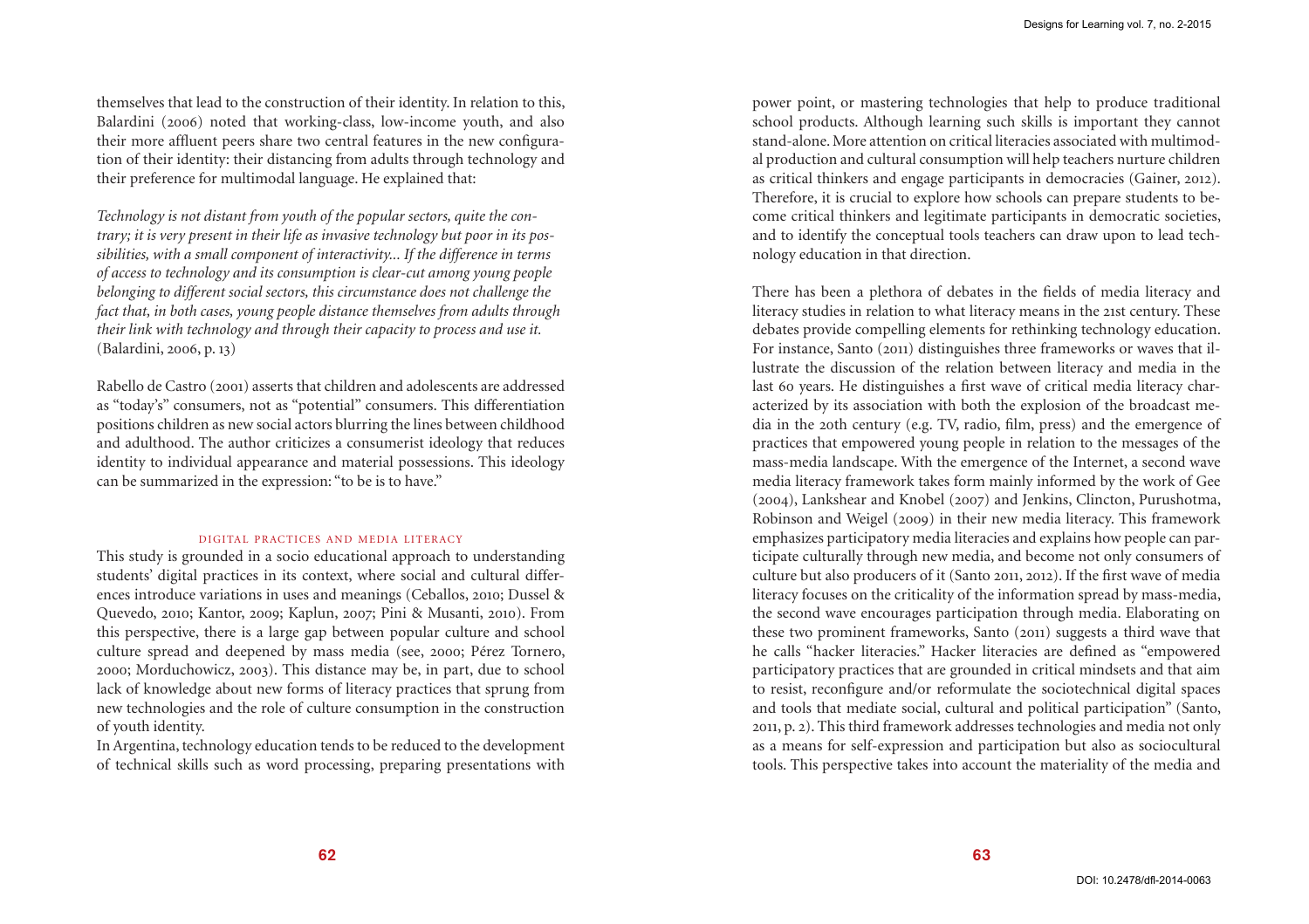its possibility to be reconfigured and tinkered in relation to personal values, ideologies, and individual agendas that sometimes can oppose those of the designer or dominant community. From such an understanding, empowered individuals have the capacity to critically question the intentions of creators of virtual spaces and change these spaces and tools when they are misaligned with their own values. Digital spaces such as *Facebook, Wikipedia, Youtube, Twitter, Second Life* and many others, can be seen as "malleable avenues for expression of the values and agendas of the individual user as opposed to solely those of the designer or dominant community (Santo, 2012, p. 199).

Scholars such as García Canclini (1999), and Martín Barbero (2002) have also argued the importance of rethinking the relation between youth and media. They claim children need opportunities to be part of a technological world they can critique, participate in, and also reconfigure according to their own values and personal stances. Thus, media literacy can be seen as a form of critical literacy that includes both, a productive and a creative dimension (Santo, 2012; Buckingham, 2008). Exploring how cultural consumption shapes youth identity and identifying the digital practices children develop inside and outside of the school is central for understanding how schools should change their approach of children's education and construction of citizenship (Cerratto-Pargman et al., 2014).

#### **METHODOLOGY**

The qualitative study was carried out in a big public school in an economically diverse neighborhood situated in the periphery of Buenos Aires city, with a high representation of working class and low-income families. The school houses all educational levels, from kindergarten to high school. In order to gather rich information on students' representations of cultural consumption as well as to expand on the findings derived from a survey study conducted in the same location (See Pini & Musanti, 2010 & 2012), we decided to implement focus group interviews with selected students (10 to 17 years old approximately). Focus groups provide valuable information or insights as the memories, ideas and experiences of individual members are stimulated when listening to others verbalize their experiences. As Gibbs (1997) explains, "If multiple understandings and meanings are revealed by

participants, multiple explanations of their behaviour and attitudes will be more readily articulated." (p. 13). Data collection consisted of six focus groups with students, from 4th grade (elementary level) through the last year of high school (12th grade). School administrators and teachers collaborated in the organization of the groups. Participation was voluntary. As the school had two or more sections of the same grade distributed between the morning and afternoon school session , we established three criteria for selecting participants: a) students were distributed evenly by sex; b) students were communicative and did not have inhibitions to speak in a group; c) they represented the average level of achievement for the class. We requested at least 2 students per grade section, however four sections had only one student participating. Groups were organized by educational level. Represented grades were as follow: 4th to 7th grade (elementary level), 1st to 3rd grade (middle school), 4th to 5th grade (high school). We formed 6 focus groups of 7-8 children each with a total of 59 participants. The following table indicates the distribution of students by grade, focus group, and school section.

| <b>Educational Level</b> | Grade         | <b>Focus Group #</b> | # Students by group and<br>school session |
|--------------------------|---------------|----------------------|-------------------------------------------|
| Elementary               | 4th-5th-6th   |                      | Morning 10                                |
|                          |               |                      | Afternoon 10                              |
| Middle School            | $1st-2nd-3th$ |                      | Morning 9                                 |
|                          |               |                      | Afternoon 8                               |
| High School              | 4th-5th       |                      | Morning 12                                |
|                          |               |                      | Afternoon 10                              |
| Total                    |               |                      | 59                                        |

Table 1. Focus groups

Each focus group met for approximately 45 minutes. The conversation was taped recorded and later transcribed. The first and second authors facilitated each focus group discussion. Field notes were taken to supplement the recording and assist with the identification of turn taking in each group´s conversation.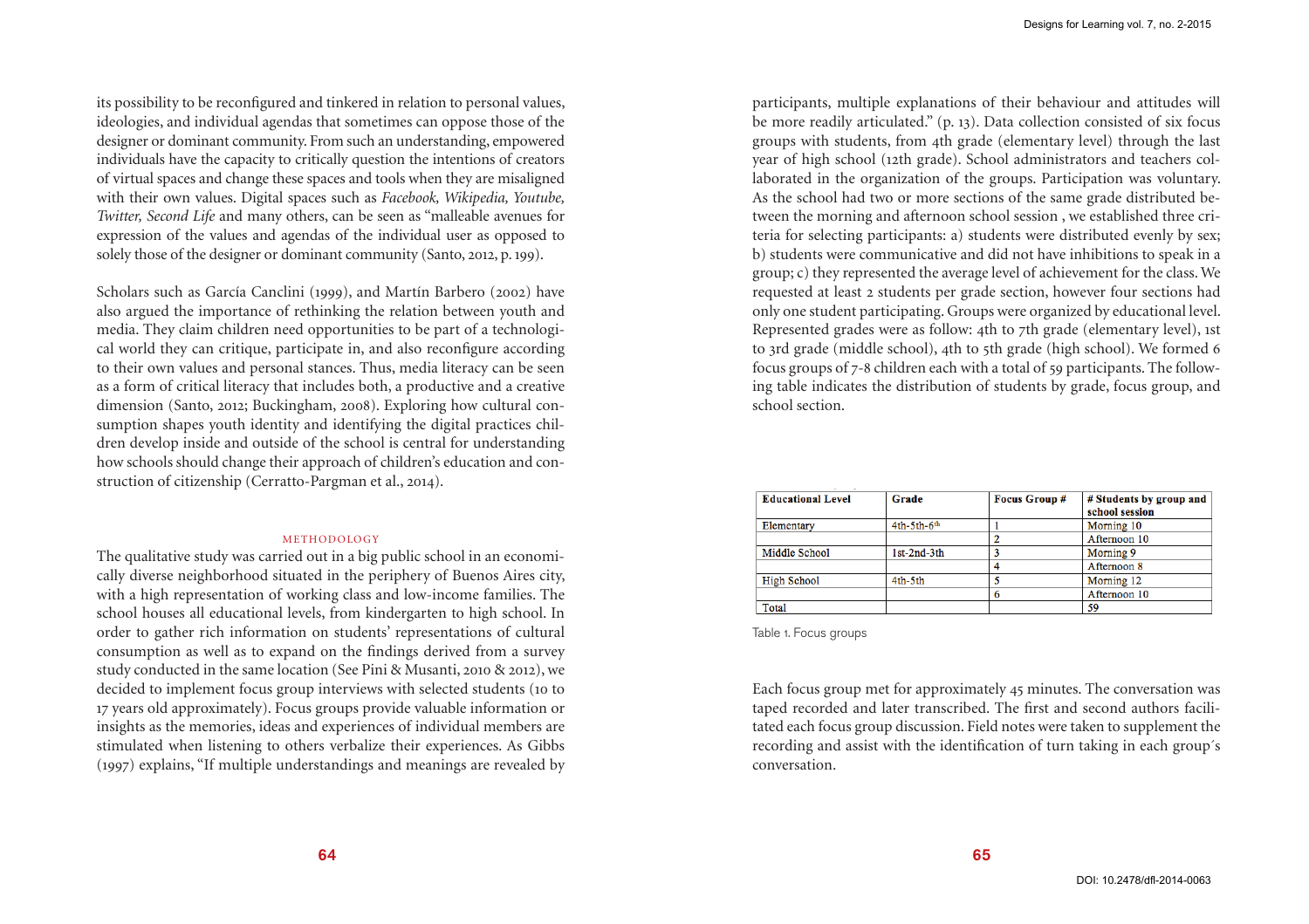We used a combination of theoretically based methodological tools drawing from ethnography and cultural studies to analyse and interpret meanings students construct about their practices. The analysis involved multiple readings by all researchers to identify patterns in the data. Initially, each researcher open coded all transcriptions. The researchers involved in the data collection discussed the open coding to identify common categories to use in a second round of analysis. Six categories were identified and a matrix was created for each category to sort through the data. The categories were: 1) Entertainment and technology preferences; 2) Different uses of computer and Internet; 3) Learning with technology; 4) Relationship between technology and school knowledge and learning, 5) Students knowledge and their perceptions of the value of this knowledge in the school; and 6) Emergent topics, for instance, the growing use of cell phones and social networks (this category was important because it included themes that students brought up during the focus group that we did not anticipate or expect). After reaching an agreement on the categories and their definitions, we recoded the data for each focus group and then, using the constant comparative method, identified patterns, and potential contradictions in the data. We analysed and interpreted children's responses focusing on the meanings they construct in relation to their cultural consumption and practices.

#### findings

Findings highlight different aspects of youth cultural consumption profile. Specifically, we identify two themes that characterize how youth expand old rutines and create new forms of communication: a) children use computers for a multiplicity of different activities at once enacting multitasking practices; and b) children develop new forms of digital practices for social digital interaction that are expressed in the "need" to be connected, the use of shared codes; and the establishment of ambivalent relations with social media platforms.

multiplicity of technolo gy uses and multitasking practices

Scholars such as Morduchowicz (2008) and Urresti (2008) have discussed the centrality of youth social life and the prevalence of multitasking while

socializing. While watching TV, they are chatting, making the homework and listening to music with a fluctuating and discontinuous attention. Computers are seen as a sort of swiss army knife with multiplicity of uses. Using computers or similar devices children can chat, listen to music, share photos, videos and music over Internet, play games, write e-mails, among other possibilities. Some of these activities are often practiced simultaneoulsy as children engage with more than one task at the time and interact with more than one person at a time. Preferences such as socializing and multitasking are important elements to take into consideration in the design of teaching strategies able to motivate young people through innovative learning formats.

Despite the still prevalent disparities in digital consumption and access to hardware between social groups, data show that all students have access to computer programs and games. Several participants use the computer every day, others from time to time. We think the frequency of use has certainly to do with having a computer at home or having easy access to it; for instance some students use the computer in the cybercafe or at a friend's house. They have different forms of access to technologies and they use them because they choose to do so. It is the new way to belong to a group, and this is a growing trend.

Multitasking involves different activities, some for personal entertainment and some for social interaction. Many students mentioned that listening and downloading music are among their preferred things to do while using the computer. Repeatedly, data show references to students engaging simultaneously in different activities and indicating multitasking. For instance, listen to music, while chatting and surfing the Web and watching TV. When asked what do they do with the computer, a typical response was: "All. I chat and listen at the same time. Internet, MSN and Twitter" (Middle school, male) . A younger student (11 years old) described how he uses the computer: "I browse in the Internet and I like it ….I don't know, chat with friends, get in Facebook, play games in the Internet …" They could also be simultaneously searching for information, playing games or uploading photos. Responses show that students navigate Internet very frequenlty, but in very few cases the search for information is related to school tasks. Usu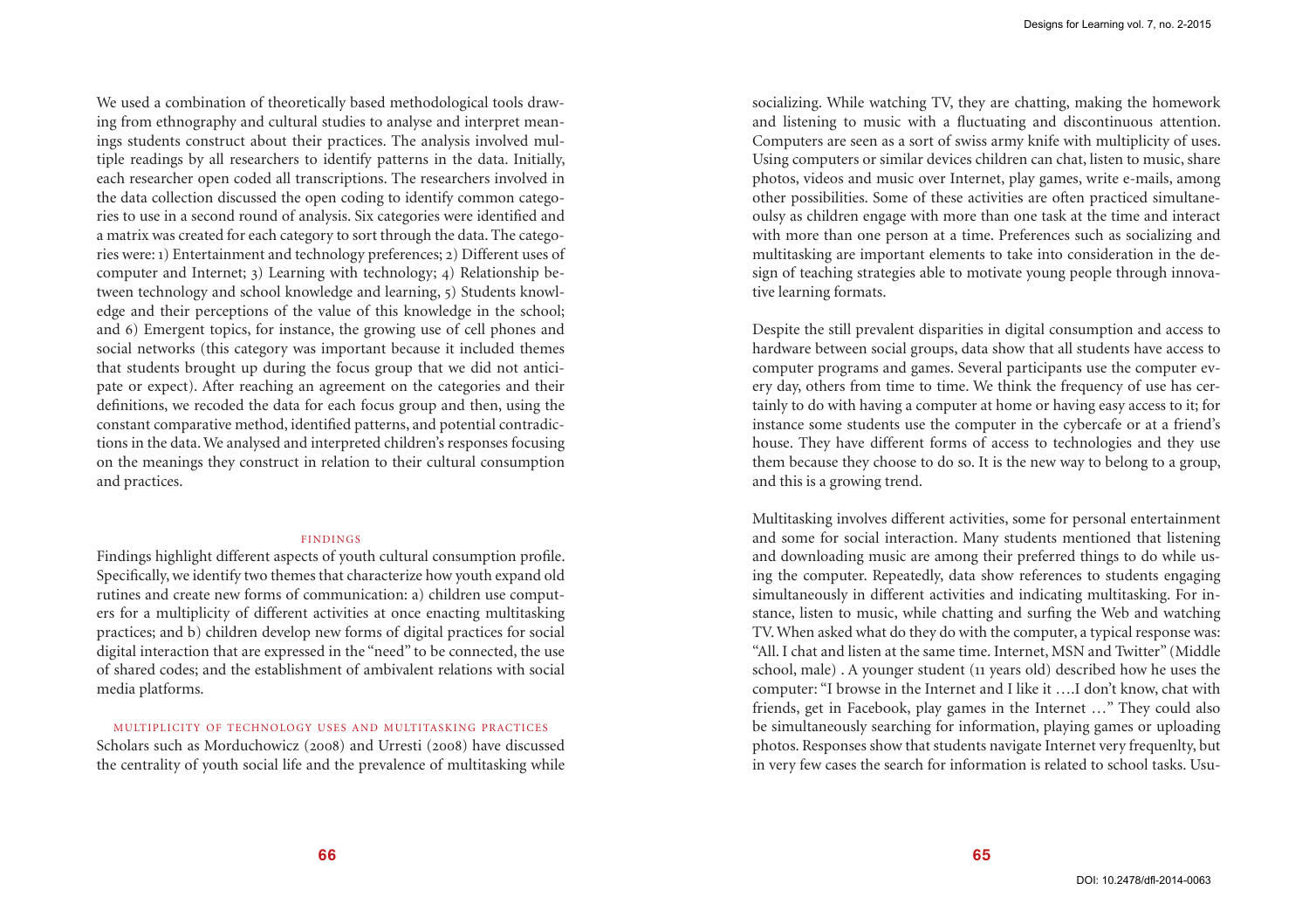ally, searching is related to sports, shows, music, movies and games. When students look for information related to school content is because a teacher has requested a specific task that requires them to do so.

Students value the importance of the computer as a place to gather and store personal experiences, since it operates as album, journal, and bag of memories. These practices are illustrated in the following quotes:"... to store memories of something that you lived, you can leave it stored there, save it to a CD, you can save it to your computer and now you have all saved.... download videos..."(Middle school, female). Another student highlighted the advantages in this regard too: "You keep lots of information inside the computer…. I have lots of things on the computer, I have pictures of my family, I have notes... [things] which are important to me (Middle school, female). In that respect school activities related to classification, denomination and analysis of content could certainly build on students' prior experiences and skills to gather and store digital content. It is important that schools and teachers understand and integrate the multiplicity of tasks and skills students are able to perform, and that ultimately define who they are and how do they see their world.

#### NEW FORMS OF DIGITAL PRACTICES FOR SOCIAL INTERACTION

Youth value new ways to establish and maintain relationships through diverse social media platforms and tools. In particular, they make emphasis on participatory practices that connect with their needs for membership and group identification. The data analyzed show social exchanges remain a driving force in the lives of the children we interviewed. They value relationships through various modes of communication and interaction. This confirms the need for group membership and identification, as well as the need for differentiation that enables them to feel unique and recognized. Digital devices play a central role in facilitating social interaction as they allow for rapid and constant social connection. For example, focus group data show that chatting cuts across all ages and is one of the main activities used to connect with others, in particular using MSN and social networks like Facebook. Our analysis show that children create new forms of digital practices for social digital interaction that expressed mainly in the "need" to

be connected, the use of shared codes as new literacy practices; and ambivalent relations with social media platforms.

"Need" to be connected. This "need" indicates an intertwined relationship between children's cultural consumption and their identity. Children talk about a "need" to consume technology in order to be able to be someone inside and outside of school as well as being someone in the analogic and the digital world. This need is permanently recreated and nourished by adverstising from companies selling products that offer increased speed and connectivity, more functions, less weight, and more faithfull artifacts.

Students explain that when there is only one computer at home, they need to take turns with brothers or other relatives. One student explains the difficulties of sharing at home: "What I see is that I am on the computer and I get up ….and someone already took it from me" (male, elementary school). Some of them have gathered more complex knowledge of how computers worked and were able to create passwords so others will not be able to log into their accounts. Students generate different strategies that grant access to the use of the shared devices and that assure the possibility to connect.

Playing games can also be a way of staying connected to a real or virtual other. Elementary and middle school students speak more often about video games. Often they play games online, and share strategies with others in the network to beat targets or to overcome games' obstacles. Several boys indicated they liked war games (eg.: "Counter strike"), network games, racing games (eg.: "Need for Speed"), and soccer games.

Middle and high school students indicate that their preferred social media is Facebook. Almost all students agree that this social network is of common use, both for boys and girls. They upload photos so 'friends' or contacts can look at them. Some students mention that even if they are not interested in joining social networks they open an account anyway. Some high school students explain they do that due to peer pressure or intervention, and interpret it as an inescapable situation. The following interaction illustrates this point: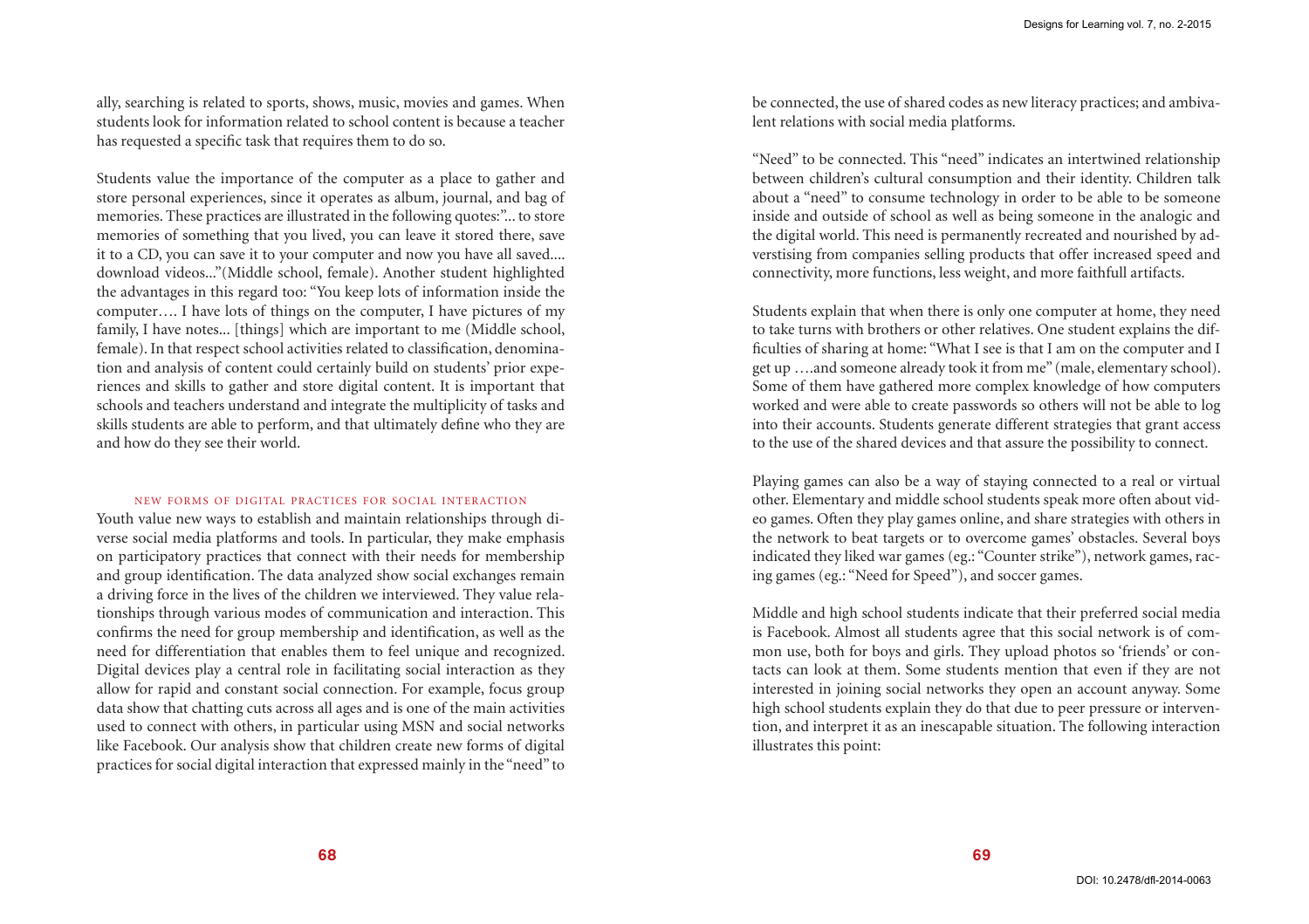- F: They all say, "join Facebook"
- M: Join Facebook, how is that you don't have it, it is good"...
- F: "It is so much fun".

During the focus groups, participants across ages indicated that they spent quite some time chatting, either by MSN or Facebook, with friends, acquaintances, relatives or anyone connected. Some students often communicate with family members or friends who live far away, and some connect with people they meet via Internet. One student explains: "I chat most of the day; we are 5 brothers and sisters. The oldest go to school in the afternoon, and the youngest is almost all day with friends, I am the only one connected..."(Middle school, female).

Communication through social media, cellular phones, and other digital media is spreading and widening the possibilities to stay connected. Consequently, it is easier for private information to become public through social networks. The need of being connected is a phenomenon that is expanding into young people.

The use of shared codes as new literacy practices. As previously explained, chatting is a prevalent practice among students. Through chatting children develop literacy skills that they value. Chatting comprises emoticons, abbreviations and expresions that can be understood as signs having a known form (i.e. Spanish language) but with a new substance. This means that the meaning of the words or expression do not often correspond to the conventional meaning of words or expressions. In this sense, someone having Spanish as a mother tongue but not belonging to the particular students' social circle can have serious difficulties trying to understand the messages they are communicating.

According to Ferrari (2008), the language of the chat has the particularity to display characteristics of gestural, written and oral communication, a reason why chatting is considered a new form of communication and a new genre. When children are chatting they prioritize speed without losing understanding. For instance, the use of emoticons brings together the graphic form with pseudo gestures that expand gradually. Ferrari (2008)

does not agree with the idea that the language of young people is impoverishing due to the frequent use of the chat and sms. The author recognizes limitations of the language of youth, but he attributes them to other factors. The school curriculum is one of the factors contributing to the poorness of young people language given the lack of appropriate strategies that foster critical literacy. In this regards, Ferreiro (2013) affirms that children are not inventing abbreviations, since it is a very old practice. Mixing numbers and letters, using arithmetic operations signs, icons, replacing words for specific letters, are part of a code shared by the community they belong to, and not by adults. She affirms that young people write much more than before. However, teachers believe that students do not write the right way because they do not follow conventions. The author suggests that school digital literacy would benefit from integrating opportunities to reflect on the differences among communicative registers, and oral and written genres.

In line with what Urresti (2008) calls the new paradigm of "prosumers", students refer to several types of boys and girls' practices, such as commenting on what others write or upload, creating web pages, making and uploading family videos, TV shows or recording something fun they did with with friends. All these types of uses require specific digital knowledge and skills that needs to be acquired and transmitted to others in order for these practices to become shared and to foster social interaction. Some students claim they record and upload videos in Youtube. For example a boy explains: "In my case I've got the video showing a friend who threw himself from a springboard, jumped and hit a "panzazo" [belly flop] and broke many bones" (High school). This practice requires a more sophisticated use of Internet in conjuction with some type of videotaping device and skills. Students indicate the required skills to accomplish these tasks are in many cases self taught. This shows a trend in the way children learn to work with and through media that it is important to notice. Children learn to operate different digital devices by themselves or by looking at others. This highlights how students can develop the capacity for self-learning. In addition, students, mostly older students, value the knowledge they gain through the use of computers and acknowledge the importance to develop skills that might impact their future work or study (for example, learning digital design o fixing computers).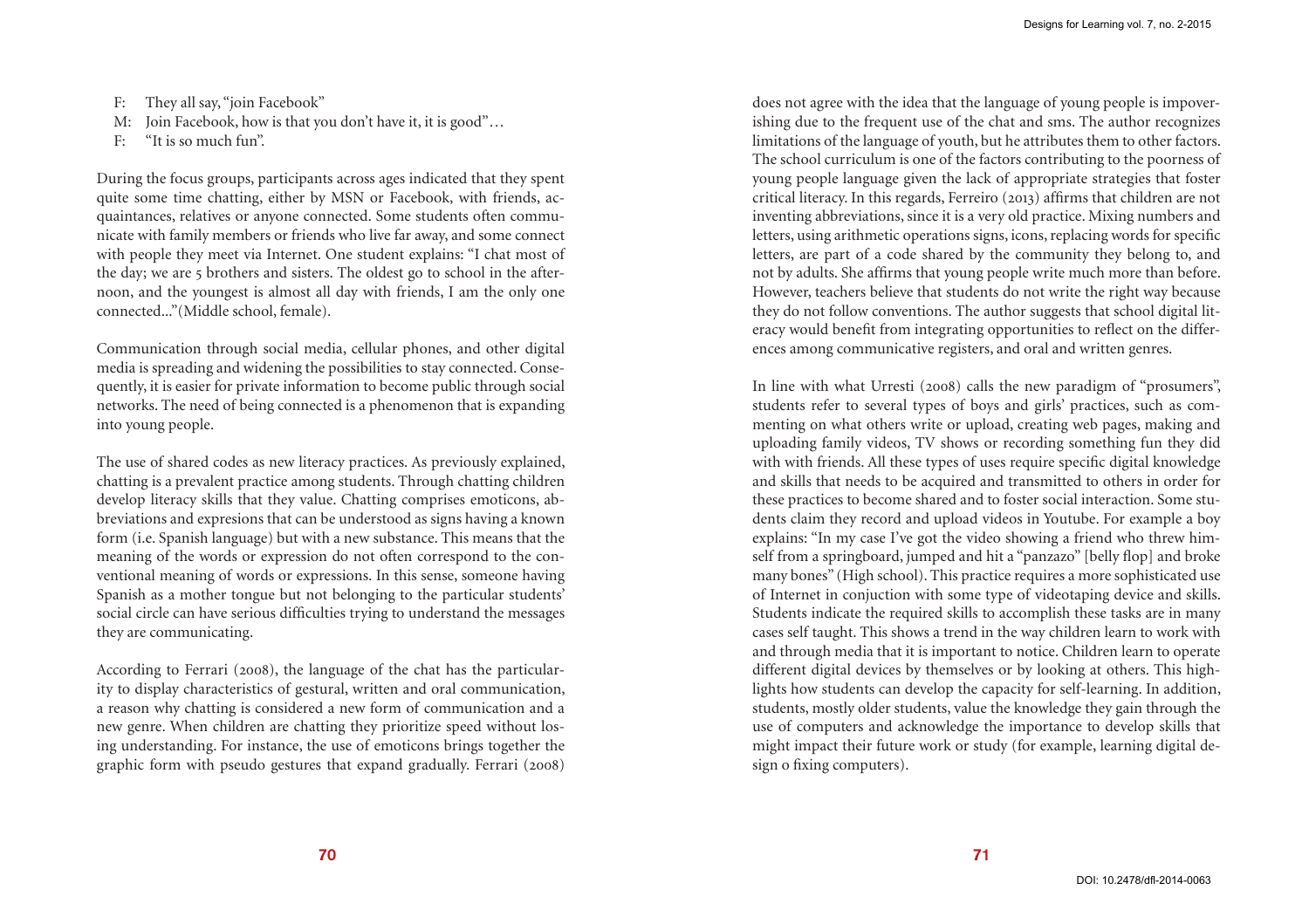Ambivalent relationships with social media platforms. Even though students have previously used the computer in different social or family activities, some children consider excessive the time spent on it. Students illustrate how the time spent using the computer impacted other types of relationships. For instance, a girl comments: "Before, when I had no Internet I used to go over to my friend's house and I don't do that now hardly ever." (Female, elementary).

Facebook is a venue where students, especially high school students, can express, write ideas or feelings, mood, or write what they think of someone because it is more difficult to say it face to face. They can express themselves more freely. For instance, some students explain how they use the social media to invite someone to go out. For some students sending or getting an invitation to "friend" someone in Facebook seems to reduce the possibility or impact of being rejected. The following dialogue between high school students shows this practice.

- F: Sometimes you cannot express yourself well with the person you are but out there [Facebook], yes, you can express yourself well
- M: Or maybe you comment or say things that personally you do not have the courage
- F: on photo log or on Facebook sometimes yes...
- M: If you are talking to someone far far away, it is also easier…

Students understand the importance of being aware of the risks involved in public exposure in social media, and they are aware of the lack of control they have with what people can do with the information they publish in the network. Among salient comments illustrating this point are:

"When I'm bored I open the games on Facebook and I get disconnected in the chat so that anyone can bother me when I'm playing." (female, elementary)

"I block everything on Facebook so [people I don't care about] can not see it [the content]" (female, elementary)

The chat is also an environment where conflict can arise or expand from a face-to-face relationship and viceversa. Students describe conflictive situations specific to the context and the age. These conflicts manifest in different ways. Middle school students describe how someone can take an "evil" role disrutpting the lives of other group members. This is someone "who look at you funny", who insult, envy, or mock other peers. Other type of conflict is competition that may emerge between girls in terms of who is more beautiful; or may appear among boys in terms of who is better at fighting. Children also mention that in some groups the rivalry is among neighborhoods, or even between family members. Neighborhood, groups, or family are a place of belonging and identification where children test relationships, roles, and limits. Sometimes these places become scenarios of violence, aggression and bullying, and digital devices like the cell phone can be used to record events, and upload videos into the Internet, which could be fun for some and shameful for the others. Children's explanations show these tensions:"It might happen that when chatting, you come into contact with someone who looked at you funny or who for some reasons is angry at you and he or she begins to insult you in the chat and then they come and wait for you outside school [implying a fight]." (Middle school, female). One of the groups narrated situations where other students threaten them if they tried to delete or block them. Some children minimize such situations while other took the threats seriously. The same tool they use to expand their communication with friends and family members serves to establish rivalries with potential serious consequences. These alternatives show that boys and girls hijack devices incorporating them into the context, and adapting them to their life style and ways to connect with others. This relates to the public-private tension derived from the exposure on the Internet and more broadly to the general social life. Urresti (2008) has located these conflicts within the transformation of what it means intimacy today, implying that some young people do not seem to know the limits of what they can expose to the view of others.

#### discussion

Research in the field of digital cultural consumption has discussed digital inequalities, and how possession of digital devices tends to be increasingly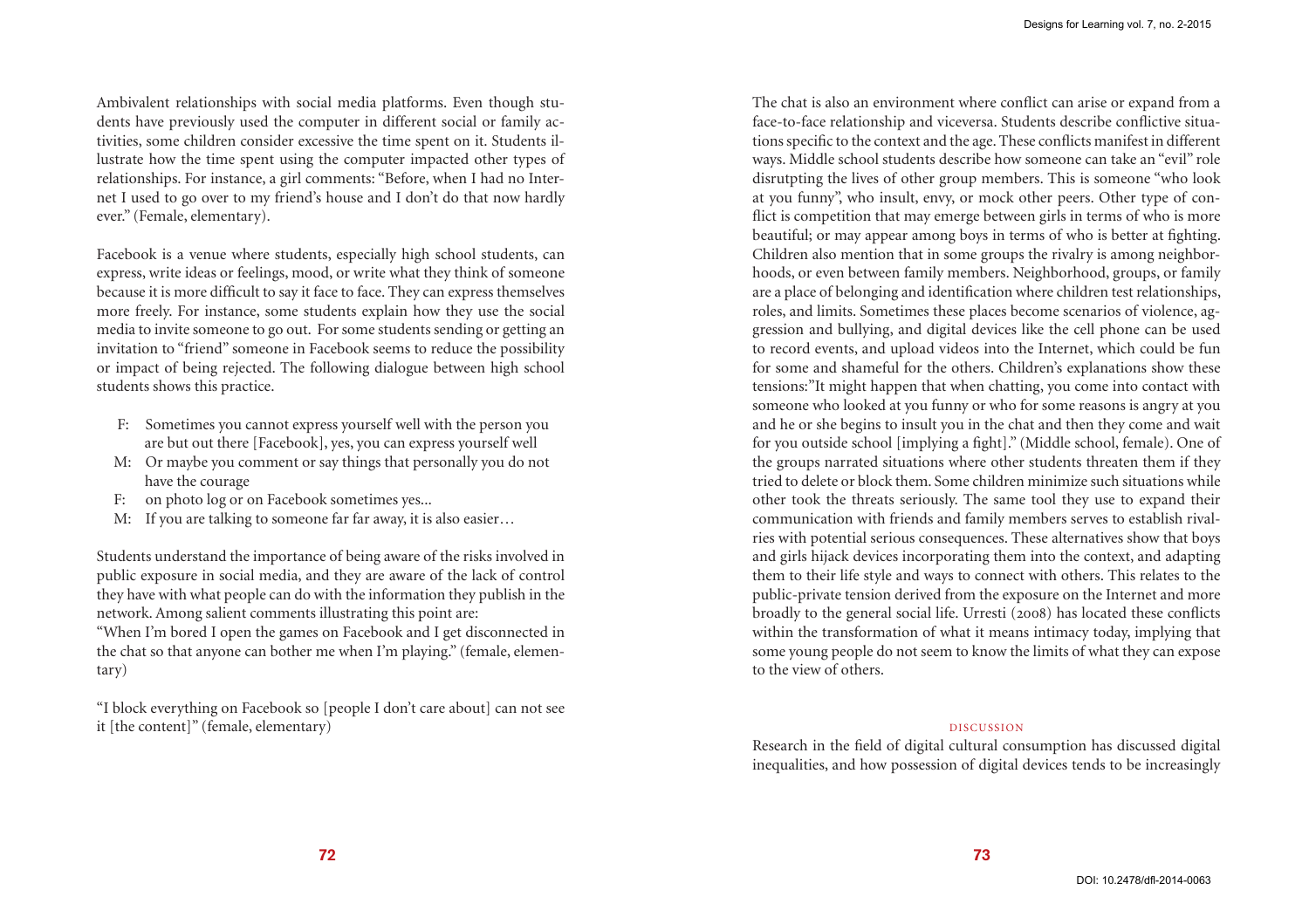more personalized and a marker of social class (García Canclini, 2008; Morduchowicz, 2008; Urresti, 2008). A salient trend in the data analysed shows that most students share a computer with other family members. This is indicative of the limited resources they have. As a consequence, children and families develop strategies to grant equal access to use a computer or other device, for instance, establishing a turn-taking system. Morevoer, we found that the use of computers and Internet seems to be larger than the actual possession. All students indicated they use computers and Internet even if they did not have a computer or Internet connection at home. In addition, students who owned computers might have other digital devices (i.e. cellular, playstation) than expected, considering their socioeconomical background. This seems to be the result of the assigned symbolic value and social pressure to have computer or to be connected.

Although students' preferences are heterogeneous, we highlight the prevalence of digital practices aimed at maintaining social ties alive and participation in social networks. The use of chatting, Facebook and other social media place the use of technologies primarily for recreation and communication goals. However, it is important to notice that many students widen their virtual social life with many activities face to face. This is especially true for older students, who are more independent (Morduchowicz, 2008; Pini and Musanti, 2010, 2010a, 2012; Urresti, 2008).

Children across social classes are part of the global consumption and, as a result, internalize the widespread and naturalized discourses related to the 'necessity of being connected.' The cell phone is gaining ground rapidly in the practice of staying connected as a result of aggressive marketing strategies that target young people, the multiplicity of functions they offer, and the affordable costs. The need of being connected is expressed through the time they are chatting and sending messages, and other important practices that impact children's daily routines, including family negotiation of computer use, permanent consumption of digital texts, access to music and images through all types of audiovisual products. This shows the link between cultural consumption and identity (Balardini, 2006; Spring, 2003): children engage in a wide range of experiences that define who they are. These experiences are constituted mainly by comsumption practices that

afford them with opportunities for personal enjoyment, social recognition, and the development of technological skills that they share and construct in interaction with peers.

The local spaces of everyday life (i.e. routines, sharing, etc) function as places that mediate and constitute teenagers and situate them in time. It is in that articulation between global consumption and local spaces where the fight for the meaning of any cultural practice takes place. Through virtual social networks, peer groups expand and multiply, enhance interactions and confrontation with different realities permanently, remotely and in-situ, and in real time. According to Urresti (2008) these new modes of interaction and relation with others constitute a real change in the lives of teenagers, because ten years ago this phenomenon did not exist.

These modes of interaction bring also new problems to address. The children interviewed mentioned that they understand there is risk in sharing private information. Social media platforms are understood as legitimate public scenarios where children can display behaviors comprising friendship but also aggression and, in extreme cases, bullying. Children have trouble dealing with the intricate relationship between face-to-face and digital interactions (i.e. sharing photos, comments, videos). The practices associated with the use of social digital tools generate a tension between the advantage of being part of a group and the effects of being rejected by a particular group or by a specific person.

Based on our findings, we contend that youth cultural consumption practices entail important educational implications requiring to critically reflect about school practices and school culture as well as to develop a pedagogical approach to cultural conflicts between school and young people. This approach calls for a profound communication change that embraces a dialogic approach to teaching and learning to overcome the still persistent transmission model. Such a dialogic approach will only be possible if it is grounded in teachers' desire and effort to know and understand the teenage student as a truly participant in an open dialogue. Very often the manifestations of youth cultures are judged in a light way, stigmatized or rejected. Their linguistic codes, behaviors, and aesthetic preferences are seen as su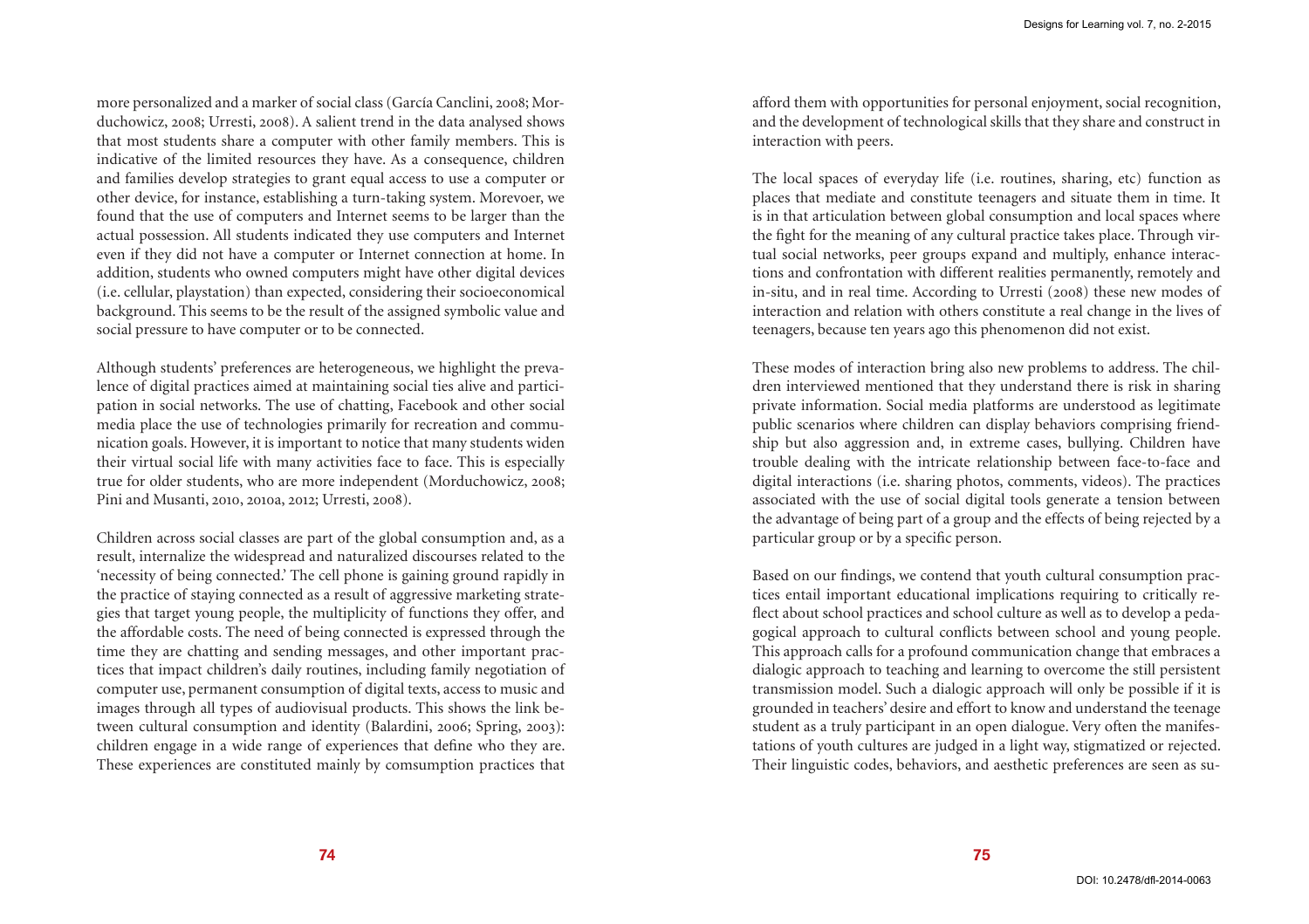perficial marks of the search for identity, and the intense use of technology, as a indicator of their "dependency" of the globalized mass culture (Rabello de Castro, 2001). This limited understanding of youth culture locate adults in a place from which all dialogue is impossible.

Promoting a dialogic approach (i.e. instead of a transmission based approach) is needed to foster the transformative apropriation that the notion of critical media literacy connotes. On one hand, children are interested in multiple forms of social interaction, value emotional ties and being part of the group, and also feel unique and different. On the other hand, there is knowledge they need to learn to understand the society where they live, and the school is the place were this critical media literacy has to be developed. Even though children are acquiring and creating some new forms of digital literacy, their ability to explore and learn to operate computers or other devices by themselves is not enough to achieve digital critical literacy. Children need to learn how to: search for information, critically read the information available to them, interpret different perspectives, be able to develop criteria to select, interpret information and know how to participate in and renew a debate.

A dialogic approach that aknowledges youth identity and cultural comsumption practices requires teachers build a pedagogigal relationship with students that takes account of students' motivation, attitudes and capabilities to participate in a meaningful learning dialogue. Specifically, teachers should consider:

- Curiousity: Without fear to do something wrong children use computers to explore how the devices and software function and how to use them for their own purposes.
- Entrepreneurship: Students are eager to innovate and adapt to new situations.
- New literacy skills: Most students have developed skills to communicate and express themselves electronically and in multimodal ways.

• Sociability: Most students know how to effectively interact using social media, and appreciate the usefulness of certain knowledge to their life.

Lastly, students' background and interests need to be integrated to open the possibility for pedagogical dialogue that includes digital practices. Moreover, teaching strategies must be developed that contribute to give visibility to young people's interests, promote reflection and awareness on the use of digital goods, and increase technological abilities. Consequently, diverse alternative routes for the construction of identity will be possible in this new social environment.

#### **REFERENCES**

Aparici, R. (2010). *Introducción: la educomunicación más allá del 2.0*. In R. Aparici (coord.) Educomunicación: más allá del 2.0. Barcelona: Gedisa.

Balardini, S. (2006). *Jóvenes, tecnología, participación y consumo*. Retrieved from: http://168.96.200.17/ar/libros/cyg/juventud/balardini.doc

Boyles, D. (2000). *American education and corporations. The free market goes to school*. New York & London: Falmer Press.

Buckingham, S. (2008). *Más allá de la tecnología. Aprendizaje infantil en la era digital*. Buenos Aires: Manantial.

Carli, S. (Ed.). (2003). *Estudios sobre comunicación, educación y cultura. Una mirada a las transformaciones recientes de la Argentina*. Buenos Aires: Editorial Stella/Ediciones La Crujía.

Carli, S. (Ed). (2006). *La cuestión de la infancia. Entre la escuela, la calle y el shopping*. Buenos Aires: Paidós.

Ceballos, C. E. (2010). *Socialización mediática y prácticas escolares*. Paper presented at XIV Jornadas Nacionales de Investigadores en Comunicación, Buenos Aires, Argentina. Retrieved from: http://www.redcomunicacion.org/memorias/p\_jornadas\_p.php?id=1279&idj=11

Cerratto-Pargman, T., Otero, N., Milrad, M., Spikol,D., Kutsson, O., Ramberg, R. (2014). Purposeful Learning Across Collaborative Educational Spaces. In Proceedings of ICLS'2014, Learning and Becoming in Practice. June 2014 Colorado, USA. Retrieved from: http://www.isls.org/icls2014/Proceedings.html

Dussel, I. & Quevedo, L. (2010). *Educación y nuevas tecnologías: Los desafíos pedagógicos ante el mundo digital*. (Documento Básico para la Discusión. Fundación Santillana) Retrieved from VI Foro Latinoamericano de Educación: La Educación y las Nuevas Tecnologías, OEI website: http://www.oei.es/noticias/spip.php?article6965

Ferrari R. (2008). Ni oral ni escrito: la sociabilidad del chat. In M. Urresti (Ed.), *Ciberculturas juveniles*. Buenos Aires: La Crujía